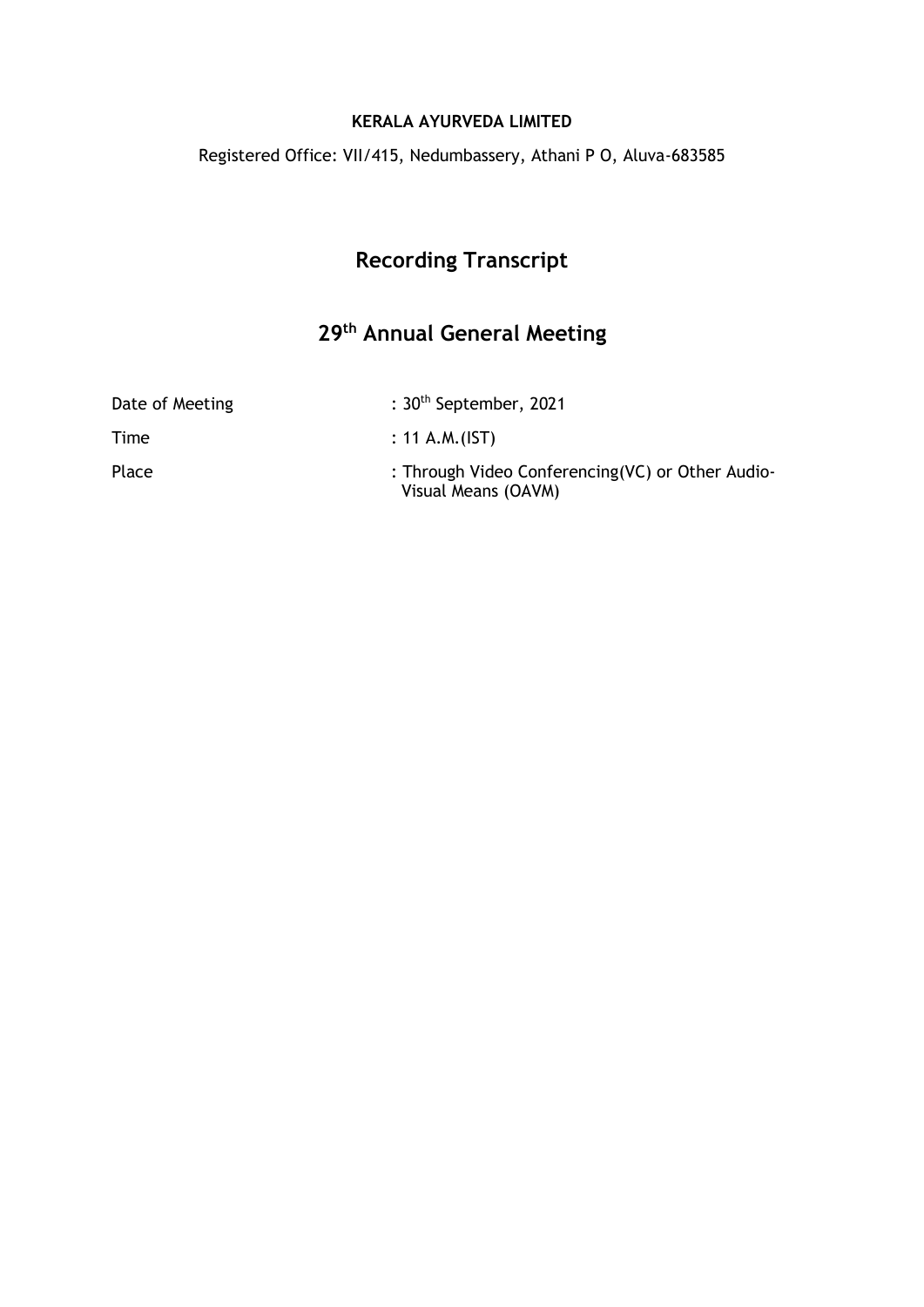**Dr. K. Anilkumar -** Welcome speech, Directors roll call and attendance.

**Dr. K Anilkumar**: Good morning every one. I am Dr. K Anilkumar, Executive director of Kerala Ayurveda Ltd. It gives me immense pleasure in welcoming All directors, shareholders to the 29<sup>th</sup> Annual General Meeting of Kerala Ayurveda Ltd. I will formally introduce directors present in the meeting.

I would like to introduce Mr. Ramesh Vangal.

Mr. Ramesh Vangal assumed charge as Director of the Company with effect from 24th January 2006. He is an experienced and successful Professional with demonstrated leadership in promoting and growing the Business. He is the Founder and Chairman of the Scandent Group and Katra Group. He was Chairman of Seagram Asia Pacific and President, Asia Pacific for PepsiCO Foods, and a Member of PepsiCo's Worldwide Executive Council. He also served the Board of Infosys Technologies Limited. I would request Mr. Ramesh Vangal to mark his attendance.

Next is Mr Anand Subramanian, he is the director of KAL.

Mr. Anand Subramanian is professionally qualified as a Chartered Accountant. He has worked with Arthur Andersen and involved in Taxation and Corporate Advisory services. Subsequently he joined Infosys td and later to RSM  $\&$  Co, Chartered Accountants. He is involved in financial planning and strategic initiatives of the Company.

Next is Mr. Harish Menon is a B.E (Mech), PGDM (IIM-A) with 28 years of experience and is an entrepreneur with specialization in industrial automation and machine automation. He started his career in MICO Ltd and has worked with Kotak Mahindra Capital Company. He is the Founder and Whole-time Director of Strategi Automation Solutions Pvt. Ltd, where he is responsible for Business Development, Sales and Service and Purchase functions.

You can mark the attendance Harish.

Gokul Patnaik is the Chairman of Global Agri Systems Private Limited, India's premier Agriservices organization based in New Delhi. Prior to taking premature retirement from the government, Mr. Gokul Patnaik had an illustrious career as a civil servant. As a member of the prestigious IAS cadre, he served in senior positions both with the Government of Punjab and Government of India. I welcome Gokul to the meeting.

Mr. Subramaniam Krishnamurthy is a senior Banker with extensive experience of 4 decades in the Reserve Bank of India and Commercial Banks. He served as General Manager in Indian Overseas Bank, Chennai. He was Banking Ombudsman, Chennai for about 2 years. I welcome Mr Krishnamurthy to this AGM.

Mrs. Shilpa Kiran Gududur is a Fellow Member of the Institute of Company Secretaries of India and has over 18 years of work experience in various industries. In the past, her association with corporates includes working with Mfar Constructions Pvt Ltd , GNB Technologies (India) Pvt Limited and ING Vysya Bank Ltd. She was topper of her batch while pursuing her Masters in Business Law in National Law School, Bangalore. She is Registered as an Insolvency Professional and also as Registered Valuer in Securities & Financial Assets. She is Vice President – Education of Bangalore Valuers Association.

Welcome Shilpa to this AGM.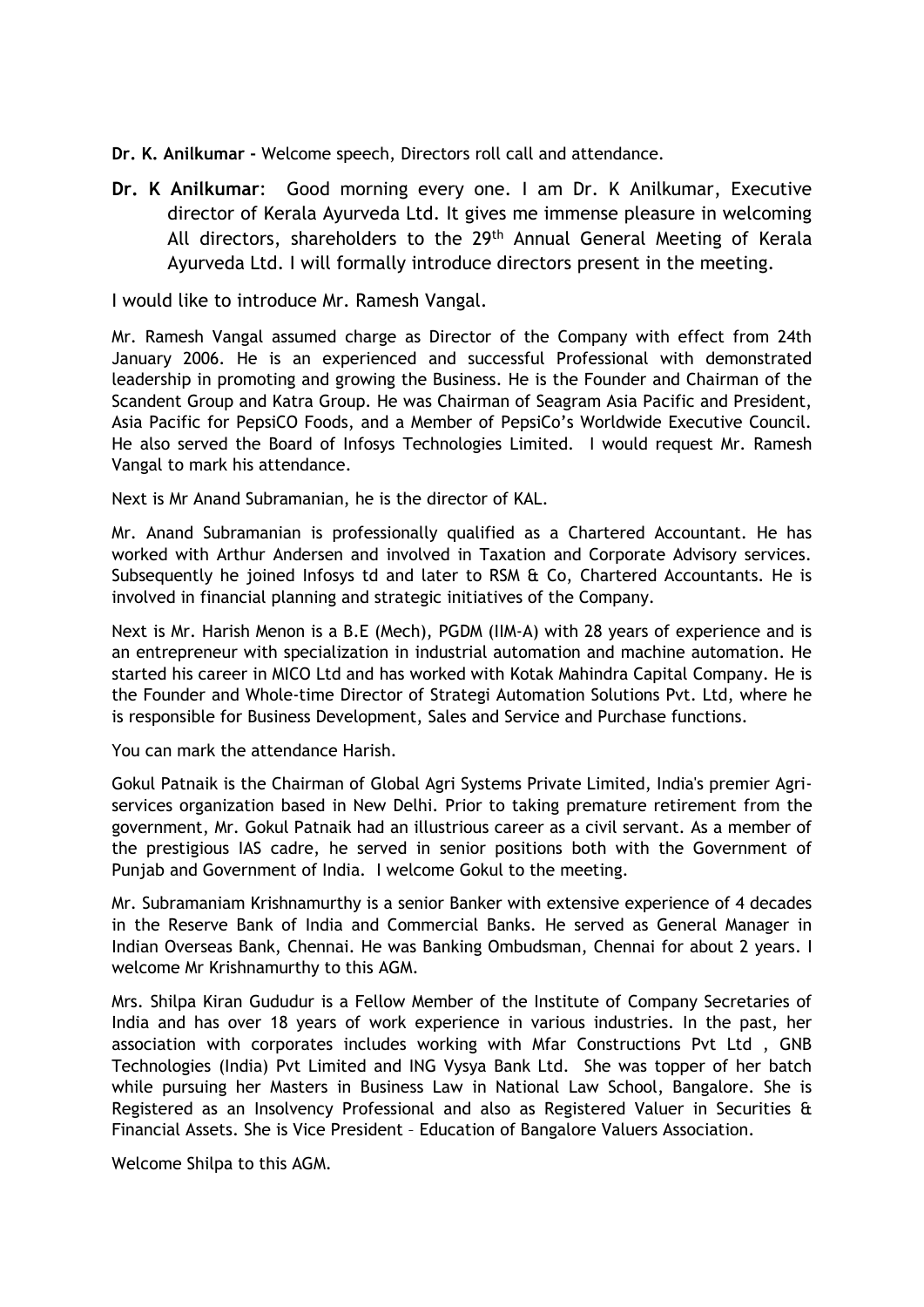Thank you. Now I like to mark presence of Mr Murali Krishna, CFO.

**Murali Krishna** - Good morning all.

Company secretary, Ms Ashitha is with us.

**B.R. Ashitha** - Good morning.

Mathew Joseph, Statutory auditors, Biju, internal auditor and Vicent Secretarial auditor. Welcome all to this meeting.

So once again I welcome all shareholders and directors and participants to this 29<sup>th</sup> AGM and I handover to Chairman to conduct the AGM.

**Ramesh Vangal** - Good morning everybody and Namaste, I will go through the various aspects of this, including the resolutions. After that there have been a few speakers who have been identified themselves, who have questions and have given these questions to us. They don't need to read the questions out because they are present. However, if they want to speak for a minute or two minutes, they are welcome. After that period the speakers will be muted and we will get back into the detailed presentation.

And at the end of this if there are further questions we can address it if they sent it by mail later.

- The Audited standalone and consolidated Balance Sheet, Profit & Loss Account, Report of the Directors and Auditors thereon has been sent to all the shareholders.
- With your permission I will consider these as read.
- Pursuant to the provisions of Section 108 of the Companies Act, 2013, read with Rule 20 of the Companies (Management and Administration) Rules 2014, the Company had provided e-voting facility to the Members of the Company from Monday, 27th September, 2021 to Wednesday, 29th September, 2021 for all the Seven (7) resolutions mentioned in the AGM Notice. He further informs that SVJS & Associates, Company Secretaries was appointed as Scrutinizers in the said process.
- Members who have not casted their vote can start voting now, and voting will be open for 20 minutes post AGM
- Members are informed that SVJS & Associates, Practicing Company Secretaries will act as the scrutinizer in the ballot process. Upon completion of the voting process, the scrutinizer will count the votes and submit the result to the Chairman. The result of the polling would be declared by the company to the Stock Exchanges within 2 working days from the conclusion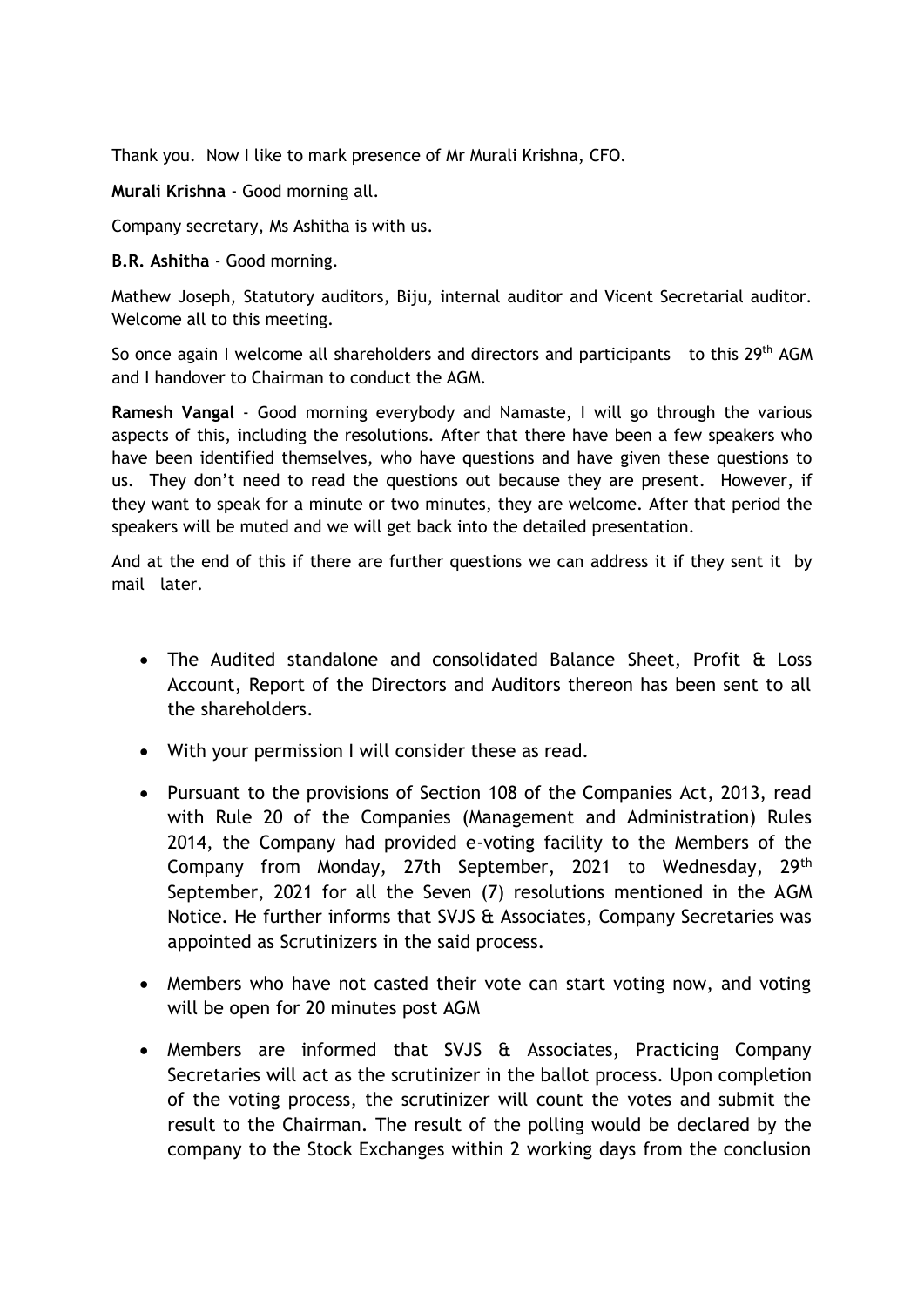of the meeting. The polling result will also be displayed on Company's website within 2 working days

• The Chairman then proceeded to take up the business as per agenda.

Adoption of Accounts

- − I believe all of you would have gone through the Annual Report for the year ended 31.3.2021, which is with you for some time now and with your permission I will take the same as read.
- − There is no qualification in the Auditors' Report. If you desire the report can be read by the Company Secretary or else, we can proceed with the next item.

The Secretarial Auditor's Report contains qualifications, part of the annual report.

**We will proceed with the following resolutions.**

- **1. To receive, consider and adopt:**
	- **a) the Audited Standalone Financial Statements of the Company for the financial year ended 31st March, 2021, together with the reports of the Board of Directors and Auditor's thereon.**
	- **b) The Audited Consolidated Financial Statements of the Company for the financial year ended 31st March, 2021 together with the report of the Auditor's thereon.**

**"RESOLVED THAT** the Audited Financial Statements (including consolidated financial statements) for the financial year ended March 31, 2021 together with the Reports of the Board of Directors and Auditors thereon as placed before the meeting be and are hereby approved and adopted."

### **2. To appoint a Director in place of Gokul Patnaik (DIN: 00027915), who retires by rotation, and being eligible, offers himself for re-appointment.**

**"RESOLVED THAT** Mr. Gokul Patnaik (DIN: 00027915) Director of the company, who retires by rotation at this meeting and being eligible, offers herself for reappointment, be and is hereby re-elected as director of the company whose period of office shall be liable to determination by retirement of directors by rotation."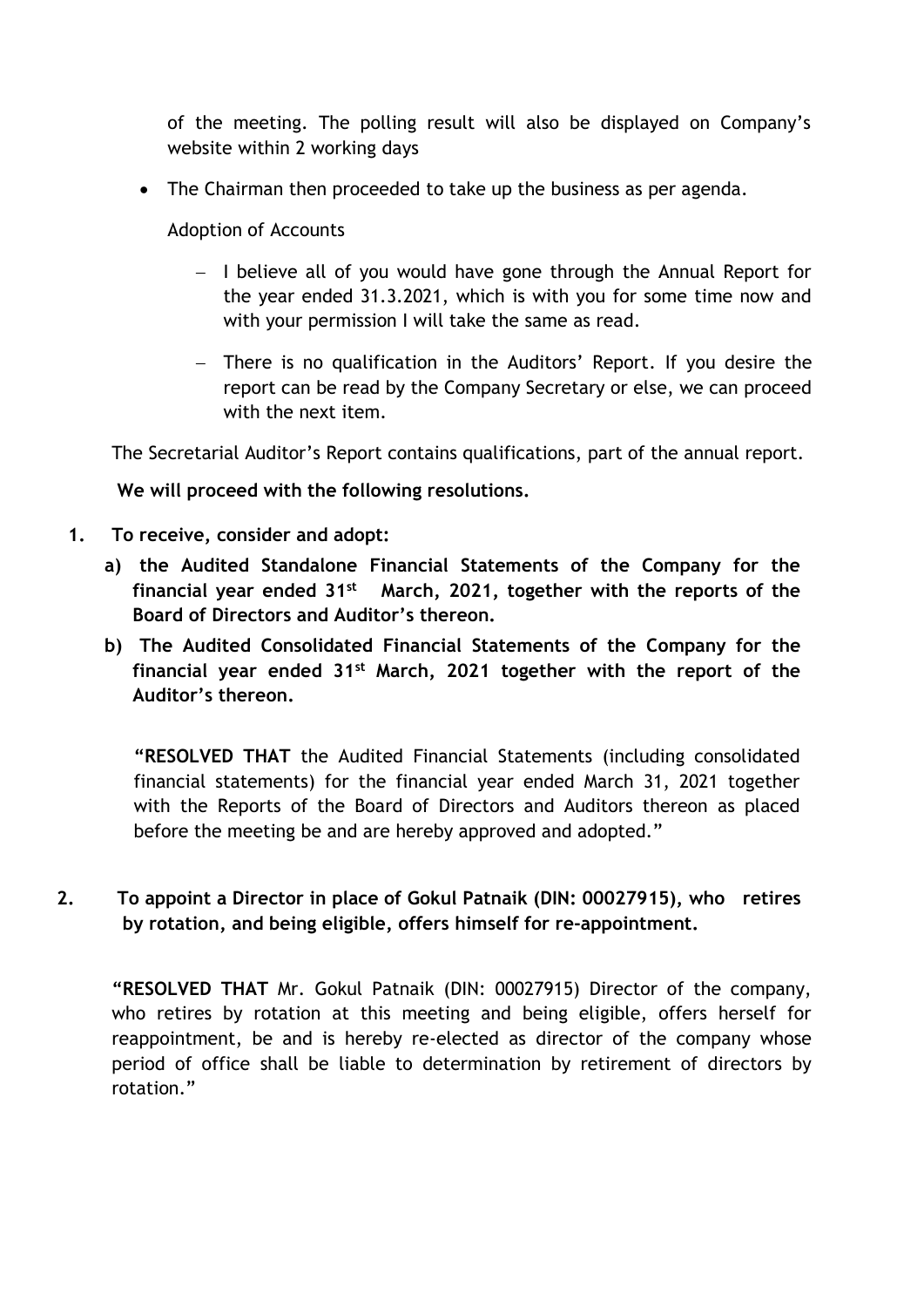### **Special business**

**3. Appointment of Ms. Shilpa Kiran Gududur as an Independent Director** 

**To consider and, if thought fit, to pass the following resolution as an "Special Resolution":**

**"RESOLVED THAT** pursuant to the provisions of Sections 149, 150 and 152 read with Schedule IV and other applicable provisions, if any, of the Companies Act, 2013 and the rules made thereunder and SEBI (Listing Obligations and Disclosure Requirements) Regulations, 2015 (including any statutory modification(s) or reenactment thereof), Ms. Shilpa Kiran Gududur (DIN: 09067581), who was appointed as an additional director of the company, categorized as independent Director, by the board of directors with effect from 15<sup>th</sup> February, 2021, in terms of Section 161 of the Companies Act, 2013, in respect of whom the Company has received a notice in writing under Section 160 of the Act, proposing her candidature for the office of Director, be and is hereby appointed as an independent director of the company for a period of five years with effect from  $15<sup>th</sup>$  February, 2021 to hold office up to  $14<sup>th</sup>$  February 2026, not liable to retire by rotation.

**RESOLVED FURTHER THAT** any of the Board of Directors of the Company or a Committee thereof be and is hereby authorized to do all acts, deeds, matters and things as may be deemed necessary to give effect to the above said resolution."

### **4. Ratification of the remuneration to Cost Auditors**

**To consider and if thought fit to pass with or without modifications the following resolution as Ordinary Resolution:-**

"**RESOLVED THAT** pursuant to the provisions of Section 148(3) of the Companies Act, 2013 read with Rule 14(a) of the Companies (Audit and Auditors) Rules, 2014 ("the Act") and the approval by the Board of Directors through resolution dated 21<sup>st</sup> September, 2020, the consent of the Company be and is hereby accorded for ratification of the remuneration of Rs 1,00,000/- (plus out of pocket expenses & service tax as applicable) to M/s. SLR & Associates., Cost Accountants Firm as the Cost Auditors of the Company for the financial year 2020-21."

# **5. To re appoint Dr. K Anil Kumar as Whole Time Director**

 **To consider and if thought fit, to pass with or without modification the following resolution as a Special Resolution.**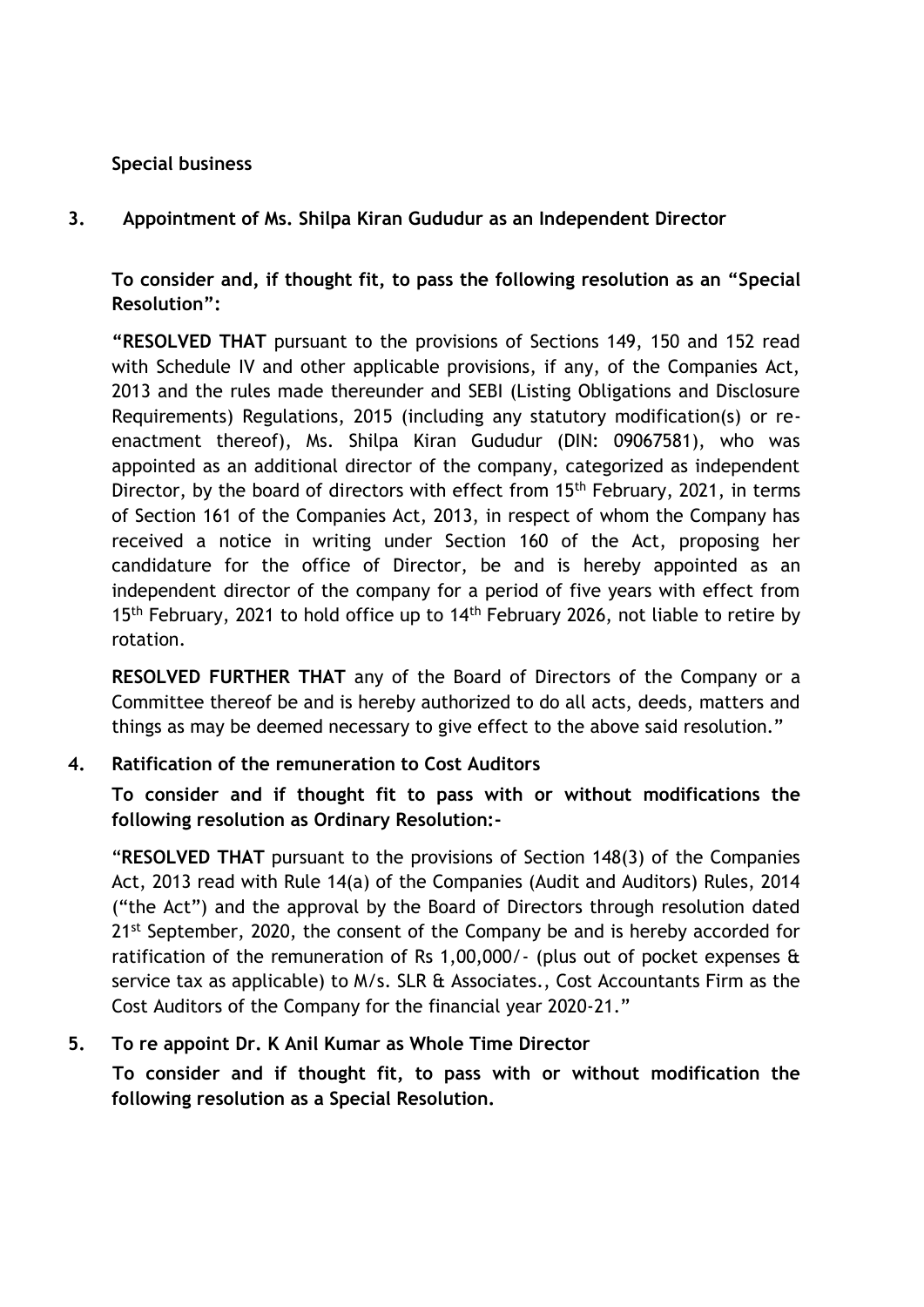**"RESOLVED THAT** pursuant to provisions of Sections 196, 197, 198 and 203 read with Schedule V and other applicable provisions, if any, of the Companies Act 2013, (including any statutory modifications or re-enactment(s) thereof, for the time being in force), the consent of the company be and is hereby accorded for the re - appointment of Dr. K Anil Kumar as Whole Time Director, designated as Executive Director of the Company for a period of three years from 28<sup>th</sup> June, 2021 to 27th June, 2024 and he shall be paid the remuneration as approved by the Nomination & Remuneration Committee of the Board as detailed below.

His Basic Salary : Rs.1, 25,000/- per month

And there is a bunch of perquisites the details of which are with you.

**RESOLVED FURTHER THAT** in the event of loss or inadequacy of profit in any financial year, the Company shall pay to Dr. K Anilkumar in respect of such financial year, remuneration by way of salary, allowances, perquisites and other benefits as the Board of Directors may deem fit, subject to the limits prescribed herein and in Schedule V to the Companies Act, 2013."

**RESOLVED FURTHER THAT** the Board of Directors of the Company/Committee of the Board be and is hereby authorized to alter, amend or vary the terms and conditions of appointment including remuneration structure as may be agreed to between the Board of Directors and Dr. K. Anilkumar subject to the limits within such guidelines or amendments as may be made to the Companies Act, 2013 or subject to approval, if required, of the Central Government or such other authority.

**RESOLVED FURTHER THAT** the Board be and is hereby authorized to do all such acts, deeds, matters and things as may be deemed necessary to give effect to above resolution."

**6. Related party transaction with Ayurvedagram Heritage Wellness Centre Private Limited Being a related party to the next resolution, I pass the Chair to Mr. Gokul Patnaik for putting the resolution to Related party transaction with Ayurvedagram Heritage Wellness Centre Private Limited. (Ordinary Resolution)**

**Gokul Patnaik : Thank you Ramesh. I will read the resolution.** 

**"RESOLVED THAT** pursuant to the provisions of Section 188 and all other applicable provisions if any of the Companies Act, 2013 (the Act) read with the Companies (Meeting of the Board and its powers) Rules, 2014 and read with Clause 23 of the SEBI(LODR) Regulations, 2015 and subject to such approvals, consents, sanctions and permission as may be necessary, consent of the members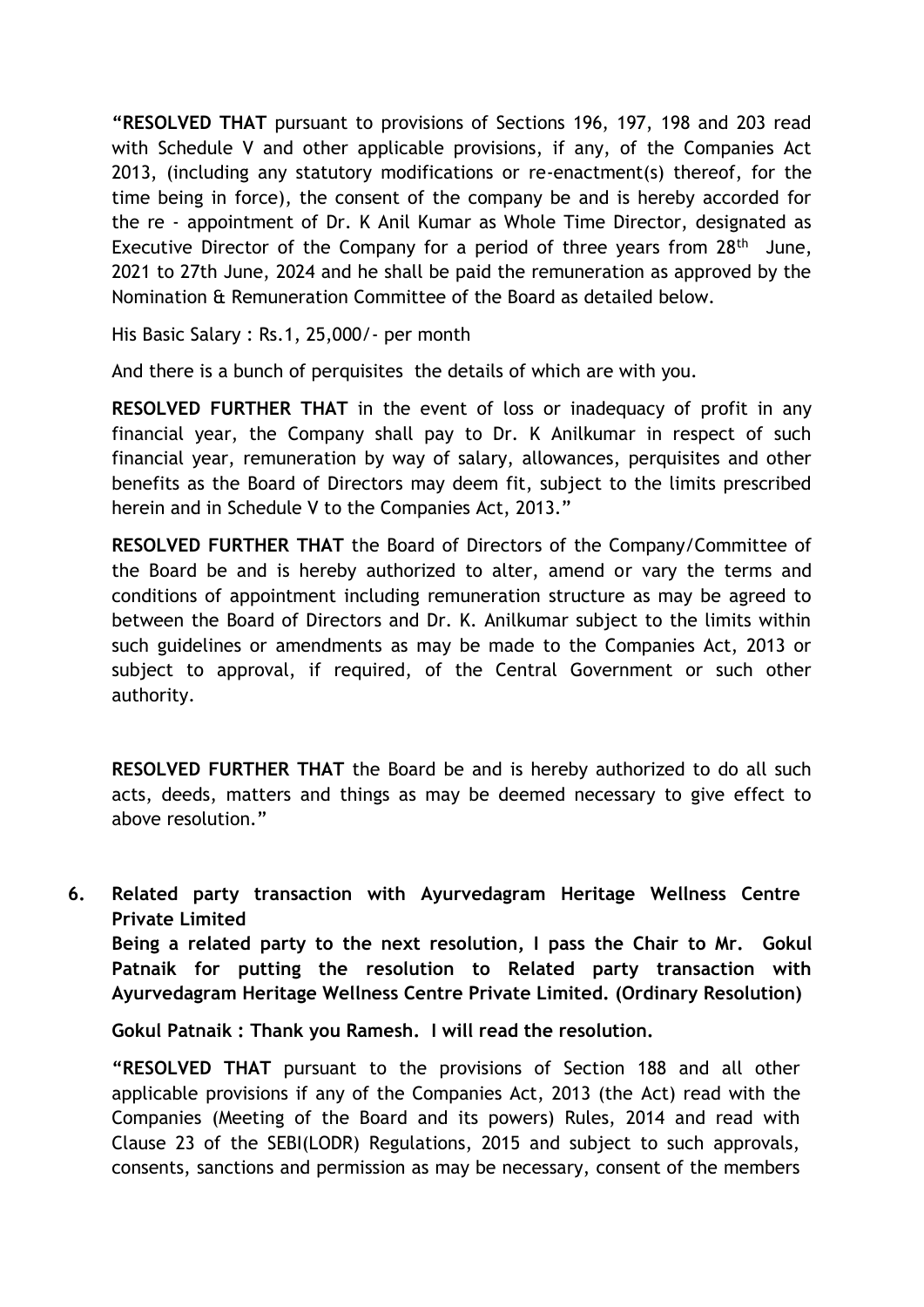of the Company is hereby accorded to the Board of Directors to enter into an agreement with its's wholly owned subsidiary M/s. Ayurvedagram Heritage Wellness Centre Private Limited for lending 1000 sq.ft. space at Rs.5/- per sq. ft. for a period of 3 years with effect from  $1<sup>st</sup>$  August, 2021 as resolved by the Board of Directors in its meeting held on 30th June,2021 being beneficial to the company.

Thank you. I am hand it over to Ramesh Vangal. I will continue with your permission.

**RESOLVED FURTHER THAT** Dr. K. Anilkumar be and is hereby authorized to execute the agreement subsequent to the approval by the Shareholders and to sign all other documents as required under the Companies Act. 2013."

**Ramesh Vangal - 7 th resolution is Continuation of directorship of Mr. Gokul Patnaik, Director in terms of Regulation 17(1A) of the Securities and Exchange Board of India (Listing Obligations and Disclosure Requirements) Regulations, 2015** 

**To consider, and if thought fit, to pass, the following resolution as a 'Special Resolution'**:

**"RESOLVED THAT** pursuant to Regulation 17(1A) of the Securities and Exchange Board of India (Listing Obligations and Disclosure Requirements) Regulations, 2015 and the applicable provisions of the Companies Act, 2013 and relevant Rules framed thereunder (including any statutory modification(s) / amendment(s) / reenactment(s) thereto), Mr. Gokul Patnaik (DIN): 00027915, Non-Executive Non-Independent Director of the Company, aged 74 years, whose present term of office is for 5 (five) years, appointed with effect from the Annual General Meeting of the Company held on 24<sup>th</sup> September, 2019 till 23<sup>rd</sup> September, 2024, and whose continuation in office with effect from 15th November 2021 requires approval of Members by way of Special Resolution being more than 75 years of age, approval of the Members of the Company be and is hereby accorded to the continuation of directorship of Mr. Gokul Patnaik as a 'Non-Executive Non-- Independent Director' of the Company, to hold office for his remaining term of office with effect from 15th November 2021 upto 23<sup>rd</sup> September, 2024, liable to retire by rotation.".

I have done with my resolution. Let us vacate for the shareholders who had requested to speak at AGM.

**B.R. Ashitha** : I shall read out the names of the registered speaker shareholders. Mr Manisundaram.

**Manikandan** - No Manisundaram on line.

Chairman : Those querries are with us and no need of reading it out.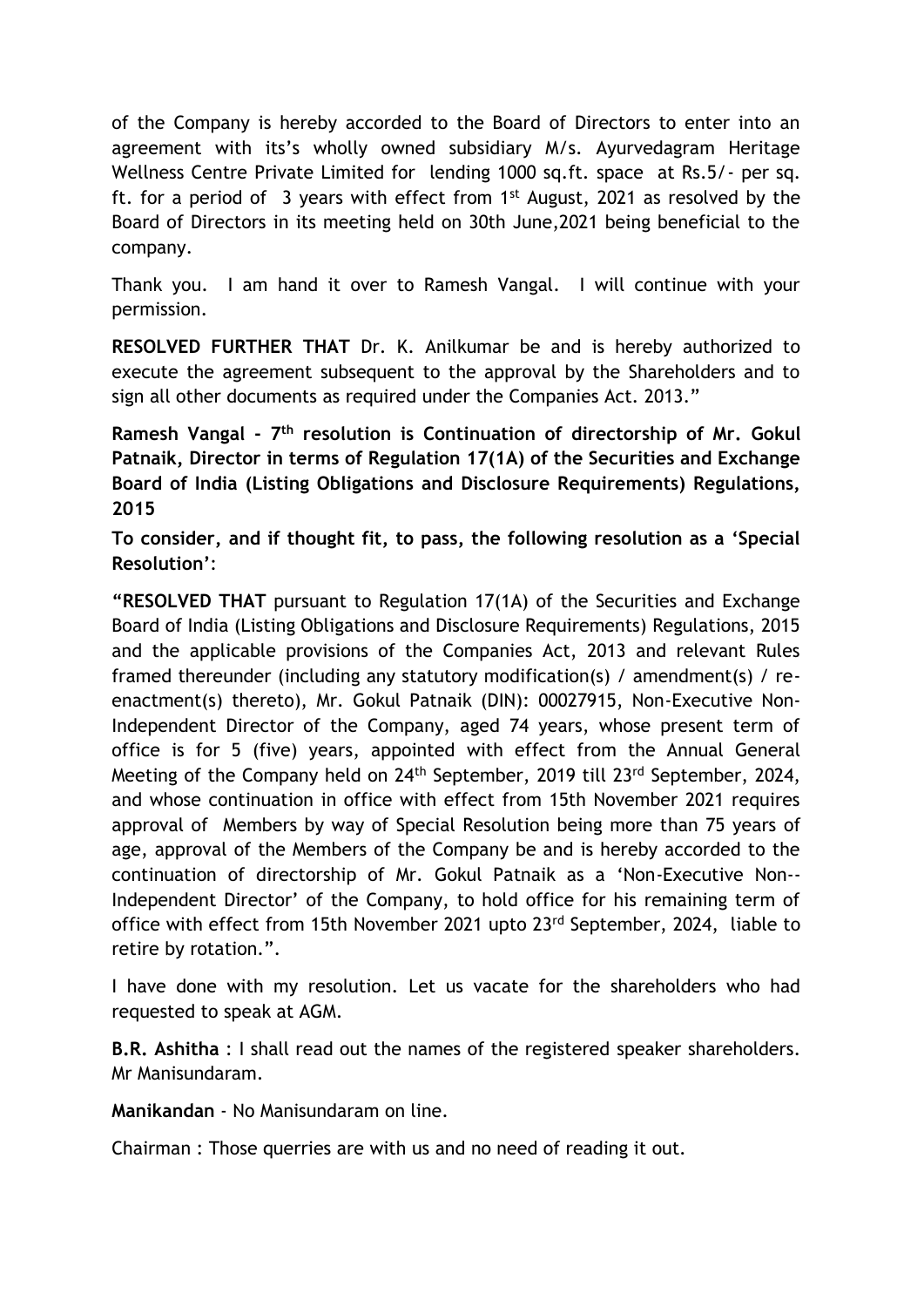**B.R. Ashitha** - Next is Abhishek Kalra.

**Abhishek**: Can you please enable the camera. We are in a video conference. Please bring me in your panellist list. Then you can enable the camera. If you are not able to do this, I will continue with audio.

Hello sir, Am I audible.

1 st of all I congratulate the management on the event of 29<sup>th</sup> AGM. With you and our family I would like to know how much we impacted after the Covid. How many employees are salary cut. I would like to know what are the steps being taken by management to cut out the other expenses, kindly empanel our company in your legal frame. Past 2 years there was no physical meeting. Please consider hospitality. Immunity boosting products may please be disbursed to shareholders who attended the meeting.

CDSL portal we exercise E-voting and getting the access to evoting and attending the meeting. Please update the details in that portal or send email to me.

BSE India.com,. announcement column, our stock not escalated , why there is no stock movement. You reveal the performance through advt. activities and the share price will rise to 100.

Kindly give appointment at Aluva.

I thank all directors and CS making this a great event.

Kindly give Mr Manisundaram to present through this portal.

**Manisundaram** - I welcome the 29<sup>th</sup> AGM. In the high traffic in NSDL and CDSL I have serviced through Kerala Ayurveda . Good change to meet and having some hospitality of your products and I am happy it is best Ayurvedic body and user friendly products. Here also give some samples to who attended the AGM and who requested product samples. In Kerala having more COVID sudden hike and release, you have done a lot of CSR activities. We accepting next time we have AGM physically in the month of July and August because end of the day we have more than 125 AGMs now today. Attending the meeting which is to be important, I neglected other meetings and attended this meeting. Very happy and thanks with Chairman and Board of director. Thanks a lot.

**Ramesh Vangal** : Thank you very much. We will answer these queries in our presentation. I must complement Mr. Abhishek I have never known anybody to deliver such a message so quickly and so accurately including his numbers. So congratulations. May be had our Brahmi pearls.

OK next.

**B.R. Ashitha** - Next we have the Raghavendra Raju Mohanapu. Not online. We can move on to next person.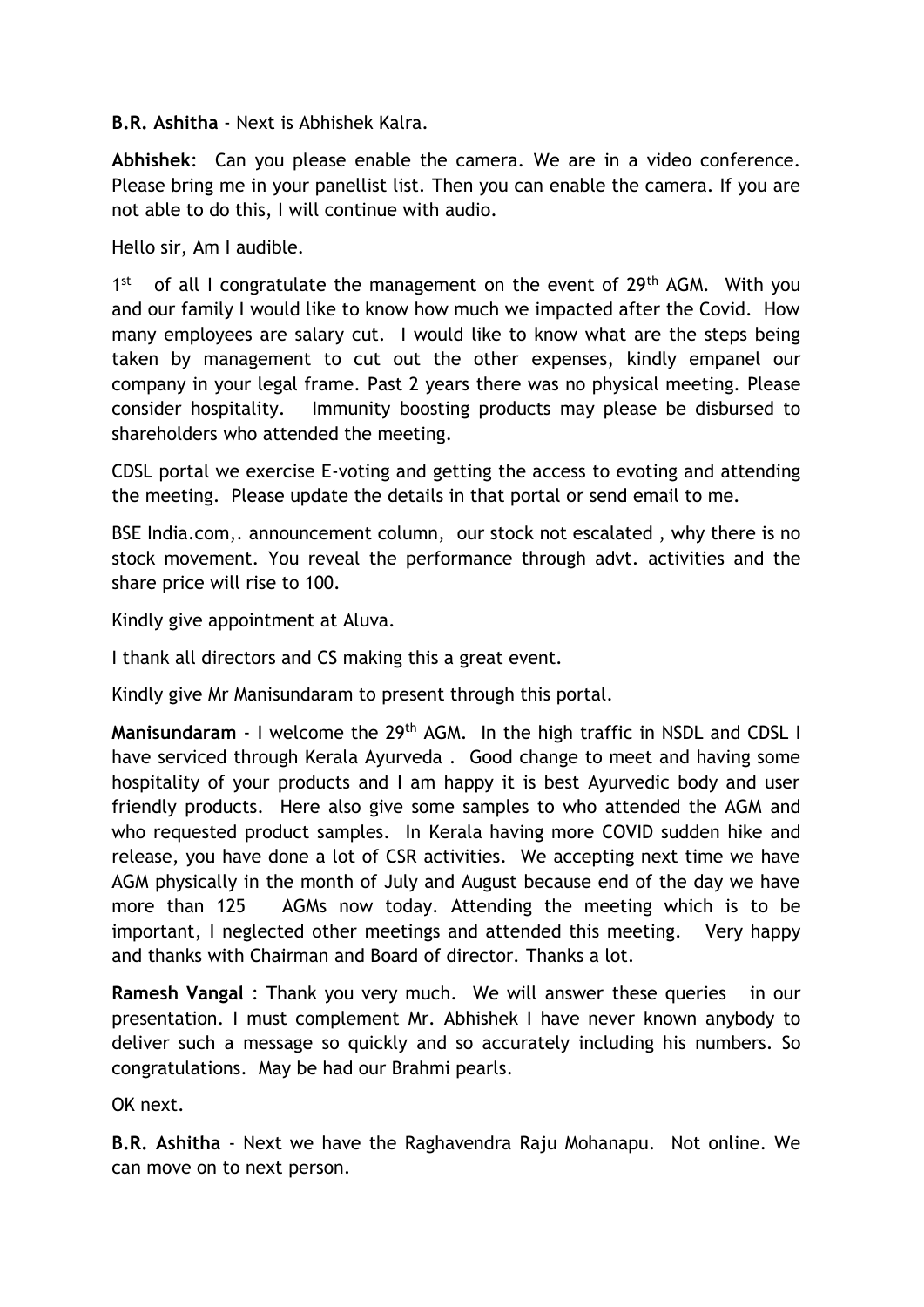Next is Santhosh Kumar Saraf.

**Manikandan -** I have Santhosh Prabhu. Is it the same. No there is no Santhosh Kumar Saraf. Not the same person. He is a different person.

## **B.R. Ashitha** -**Then we can start with the presentation.**

## **Ramesh Vangal : Please switch it on.**

Ladies and gentleman,

I will take you through an understanding on what this company had done and in this process you will get I believe a comprehensive sense the dynamism the staff taken during the time of Covid. It is a difficult time for all of us,. Primarily because it affected everybody. We are in Kerala and we are in all major cities ravaged by Covid. And Not know how to manage.

Covid has had a massive impact in the year 20-21 our revenues dropped by 90%.

# Key Highlights FY 2020-21

- Covid-19 has had a deep and lasting impact on human life and it has presented unprecedented challenges to many, many business including Kerala Ayurveda.
- KAL's strong growth momentum in 19-20 came to a grinding halt in 20-21 because of COVID.
- KAL consolidated revenues have declined by 19% despite severe pandemic impact on the business, with 22% decline in GP and 88% EBITDA decline.
- PAT has declined from 420 Lakhs to (452) Lakhs.
- US business despite a severe Covid impact, grown 17%.
- India business has declined 26%, with our Health Service segment down by 53% due to cancellation of bookings in view of the pandemic.
- We have managed the business through significant reduction in costs & inventory, improved collections, etc.

| <b>Particulars for FY 2020-21</b><br><b>Rs. Lakhs</b> | <b>Gross</b><br><b>Revenues</b> | % vs PY | <b>PAT 20-21</b> | <b>PAT 19-20</b> |  |
|-------------------------------------------------------|---------------------------------|---------|------------------|------------------|--|
| Kerala Ayurveda                                       | 4,337                           | $-19%$  | $-463$           | 118              |  |
| Ayurvedagram                                          | 287                             | $-66%$  | $-93$            | 60               |  |
| <b>KAL USA</b>                                        | 1,710                           | 17%     | 254              | 206              |  |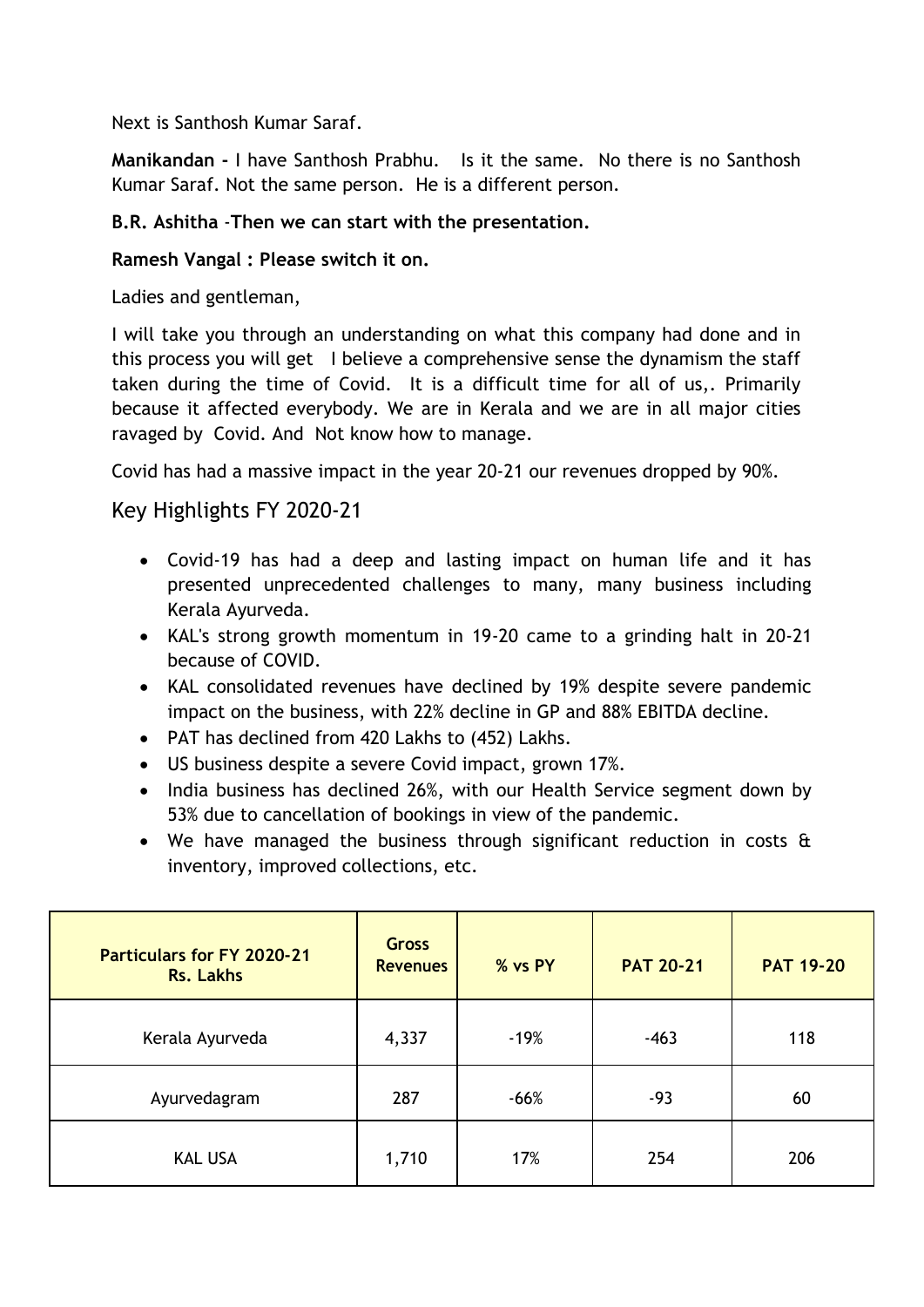|                           | H1 Revenue |       | <b>H2 Revenue</b> |           |           | <b>FY Revenue</b> |           |           |         |
|---------------------------|------------|-------|-------------------|-----------|-----------|-------------------|-----------|-----------|---------|
| Division / Rs.Lakhs 20-21 |            | 19-20 | % vs PY           | $20 - 21$ | $19 - 20$ | % vs PY           | $20 - 21$ | $19 - 20$ | % vs PY |
|                           |            |       |                   |           |           |                   |           |           |         |
| Kerala Ayurveda           | 1,853      | 2,652 | $-30%$            | 2,485     | 2,732     | $-9%$             | 4,337     | 5,384     | $-19%$  |
| Ayurvedagram              | 118        | 382   | $-69%$            | 169       | 460       | $-63%$            | 287       | 842       | $-66%$  |
|                           |            |       |                   |           |           |                   |           |           |         |
| <b>KAL USA</b>            | 722        | 674   | 7%                | 988       | 786       | 26%               | 1,710     | 1,460     | 17%     |
| <b>Consolidated KAL</b>   | 2,672      | 3,717 | $-28%$            | 3,547     | 3,962     | $-10%$            | 6,219     | 7,679     | $-19%$  |

# Digital Focus /Recognition

Fresh Focus on High Value Global Markets

- ⚫ KAL received an **Amazon award** for the '**Most Innovative Store**' in September 2020.
- ⚫ KAL won the **Silver medal** from the prestigious **Indian Digital Marketing Awards (IDMA)** in July 21 for **Search Engine Optimisation**.
- ⚫ KAL launched a Webinar Series (**KALPAM TALKS**) which has been very successful. The first had over 4000 Doctors registered with an attendance of over 1500.
- ⚫ In **Q3/4** we will focus our efforts on **expanding to Amazon UK, Germany** and building out our **Joint venture with EBay, globally**.
- ⚫ To fuel this we have just made available over 150 innovative products for sale in the US, Europe. These products are a combination of high value OTC, personal care range and OTX products which have been carefully tailored to meet USFDA and importantly California Prop 65 standards which are amongst the most stringent in the world.

# Most Innovative Store of the year

Amazon Connect 2020, a two-day summit was recently hosted by Amazon where Kerala Ayurveda Limited was awarded the most innovative store of the year in the first ever virtual event.

Kerala Ayurveda Personal care and skincare range includes 27 USDA organic products.